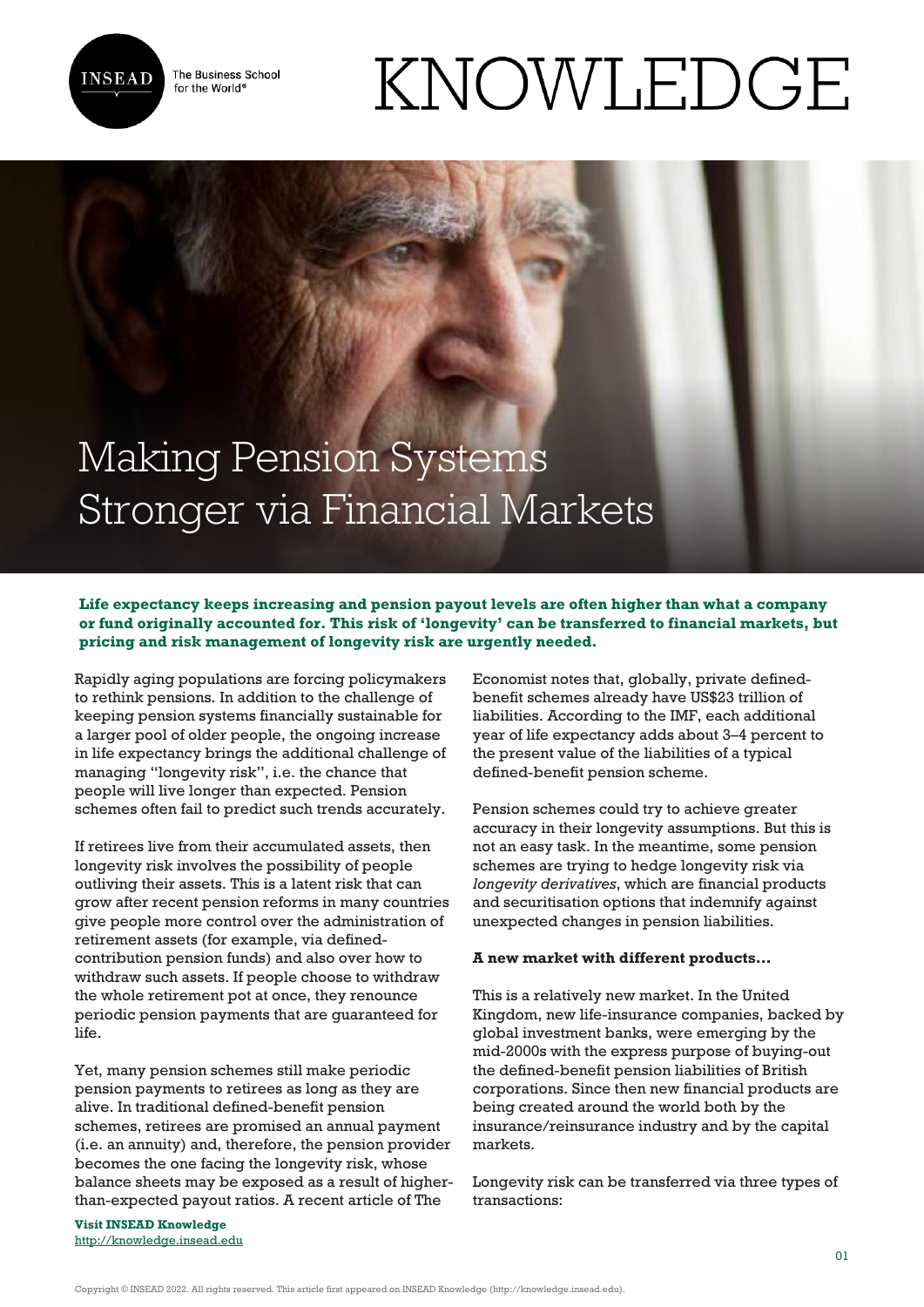- *Buy-out transaction*: transfers all of the pension plan's assets and liabilities to an insurer in return for an upfront premium. Hence there is full risk transfer (investment and longevity, plus inflation in the case of indexed plans).
- *Buy-in transaction*: the pension plan sponsor retains the assets and liabilities, but pays an upfront premium to an insurer to receive periodic payments matching the pension payments. In this case, the risk transfer is only partial because there is still counterparty risk to the insurer, and the sponsor remains directly responsible to the pensioners.
- *Longevity swap transaction*: periodic fixed payments are made to the swap counterparty (or reinsurer), based on agreed mortality assumptions for pension expenses; in return, the counterparty pays a 'floating' premium based on the difference between the agreed and the actual pension projections (i.e. the premium increases the longer people live in order to cover the extra pension expenses). The swap counterparty is usually an investment bank, which then lays off most, if not all, of the risk to a reinsurer or into the capital markets.

Insurers are associated with pension buy-ins, buyouts. For instance, General Motors reached a US\$26bn pension buy-out deal with Prudential Insurance.

Longevity swap transactions are associated with investment banks and reinsurers and can be arranged in different ways. Some banks (for example, Deutsche Bank) write longevity swaps as derivative contracts, while others (for example, Goldman Sachs' Rothesay Life) use insurance vehicles. If a company has large pension liabilities, then they have the possibility to arrange a customised longevity swap. In other cases, the payments are based on the mortality experience of standardised population cohorts ("index swaps"). Index-based longevity hedging instruments (for example, Credit Suisse *Longevity Index;* the *LifeMetrics* Index, etc*)* provide a standardised alternative for smaller companies seeking to hedge longevity risk.

Banks and other market participants have also devised variations of "*mortality bonds*", a type of insurance-linked security whose value falls if deaths occur earlier than expected (Swiss Re was a pioneer using this bonds since 2003). *Longevity bonds* are indexed to longevity: bondholders get paid a coupon, but start to lose money if life expectancy pushes beyond a pre-agreed rate.

## **But deals have not taken off…**

**Visit INSEAD Knowledge** <http://knowledge.insead.edu> Investors may be attracted to buying pension liabilities via longevity derivatives for two main reasons:

- *Diversification*: longevity risk has shown very low correlations with other types of investing risks, such as market risk or currency risk. Many institutional investors are attracted to anything that does not move lockstep with equity or debt market returns.
- *Counterweight*: longevity swaps usually involve big pension schemes and insurers such as Prudential and Swiss Re. The deals should help insurers hedge a risk they already have through their other businesses, which pay out if clients die unexpectedly early. In other words, the mortality risk they carry as a result of subsuming life assurance and catastrophe risk can be offset.

The market for hedging longevity risk is, nevertheless, still small. The reason is that the structuring and pricing of longevity risk using modern securitisation methods, common in financial markets (for example, for credit or interest rate risk), has yet to be successfully implemented for longevity risk management. Disagreements between schemes and financial institutions on price remain an important barrier to more deals being done (and academics have been busy trying to determine the optimal design and pricing of longevity derivatives). The market also remains a niche area, largely the preserve of big pension schemes.

The challenge for longevity bonds is that they are only useful over longer periods—enough time needs to pass for past projections to have been proved wrong. This does not suit the average investor, particularly in the absence of a liquid secondary market. The first attempt to issue a longevity bond in capital markets in 2004 (a cooperation between the European Investment Bank, BNP Paribas and PartnerRe) was not successful and other attempts have raised questions surrounding these products and their optimal pricing. Some academics and industry experts advocate government-issued longevity bonds that would provide benchmarks and liquidity to the market in the same way that government-issued inflation-linked bonds helped that market thrive.

#### **Longevity Swaps will expand**

Longevity swaps have occurred in small numbers. Big players such as Credit Suisse (which had struck substantial deals with schemes including at broadcaster ITV and engineers Babcock International) and JPMorgan (which had previously reached a deal in a £70m swap with the U.K. pension scheme of Pall) have not concluded longevity swaps

Copyright © INSEAD 2022. All rights reserved. This article first appeared on INSEAD Knowledge (http://knowledge.insead.edu).